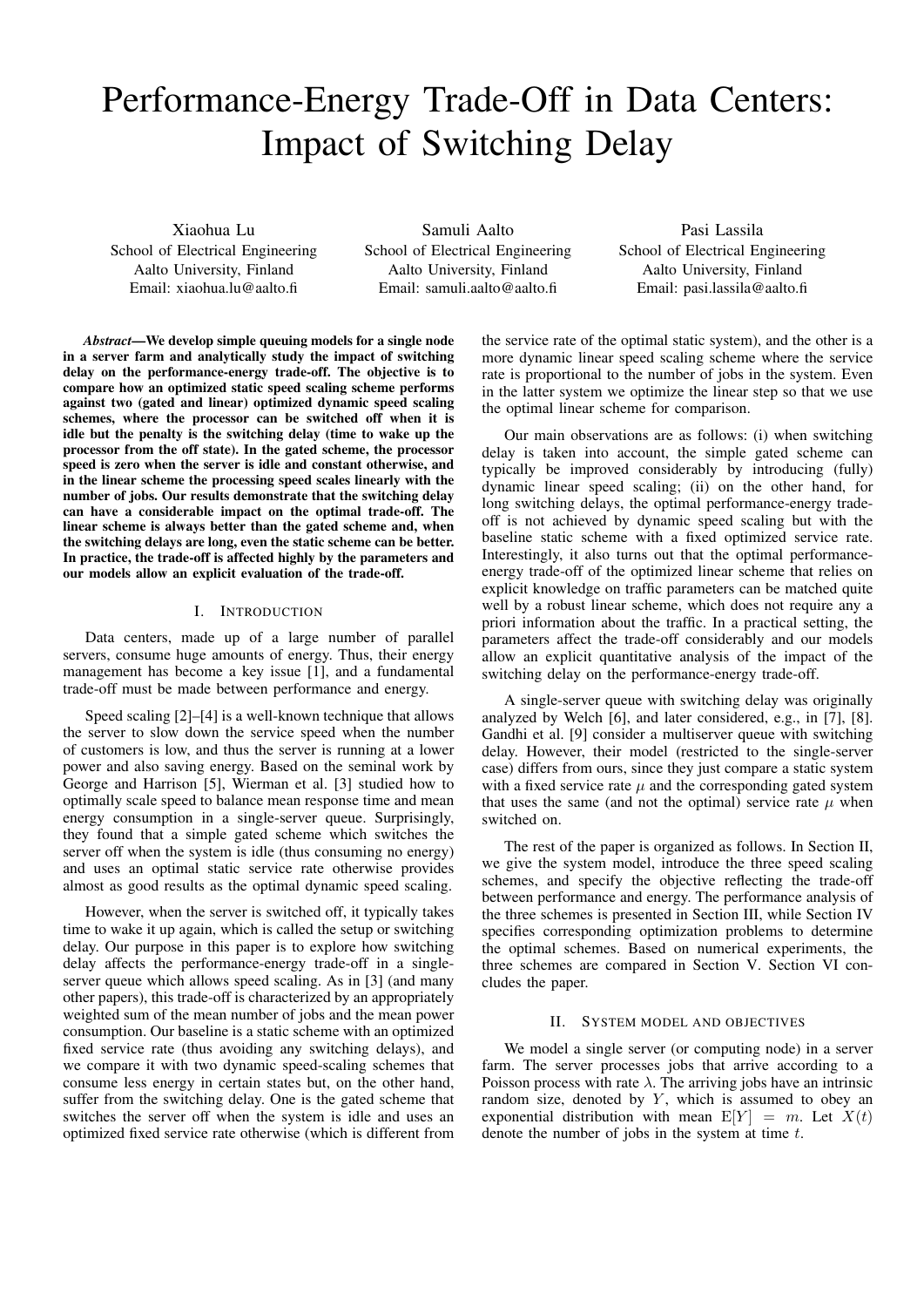In order to optimize the energy usage, the server supports speed scaling, i.e., it may be operating at a lower rate when the number of jobs is small, and the rate can be increased as more jobs enter the system. Specifically, we consider three approaches. The baseline is the *static speed scaling*, where the server runs at a constant rate s. In the *gated speed scaling*, the server is switched off whenever the system becomes idle, otherwise the processor is running at a fixed constant rate s. This is a very primitive form of speed scaling that only takes into account the idle state of the system. Finally, a more advanced form of speed scaling is *linear speed scaling*, where the processor is running at a rate that is linear in the number of jobs, i.e., when there are  $n$  jobs in the system the server is running at rate  $s_n = ns$ , where s is the service rate of a single job. In all schemes, the speed parameter s can be optimized for a given cost function. Let  $\mu = s/m$ , which for the static and gated schemes is also equivalent to the job departure rate. For the linear scheme, when there are  $n$  jobs the job departure rate is correspondingly  $n\mu$ . Also, it is convenient to denote  $r = \lambda m$  as the offered traffic.

In the gated and linear schemes, whenever the system becomes idle, i.e.,  $X(t) = 0$ , the server goes into sleep state, where we assume that it is not consuming any energy. However, when the idle period ends with the arrival of a new job, the system cannot become fully operational immediately, but there will be a random delay D before the server can start processing the jobs. This additional delay for the first job in a busy period is what we refer to as the *switching delay*. Note that in the static scheme, there is no switching delay as we assume that the server is continuously operating at rate s. For tractability of our analytical models, we assume that also D is exponentially distributed with mean  $E[D] = 1/\delta$ . Let the process  $Z(t)$  track the switching delay state of the system, i.e.,  $Z(t) = 1$  if the system is in the switching delay state and  $Z(t) = 0$  when it is operating normally.

The process  $(X(t), Z(t))$  is clearly a Markov process. Thus, in the static and gated schemes the performance of the system is the same for any work-conserving discipline, such as FIFO or processor sharing. In the linear scheme, the system appears like an infinite server model (each job has its own server). In the static and gated schemes, the system is stable whenever  $r < s$ . The linear system is stable for any  $r > 0$ .

The objective in our paper is to analyze the performanceenergy trade-off taking into account also the impact of the switching delay. Our cost model is the same as in [3]. Thus, when there are  $n$  jobs in the system and the server is operating at rate s, costs are accumulating at the rate  $n + s^{\alpha}/\beta$  per time unit, where  $\alpha > 1$  and  $\beta$  is the (adjustable) weight parameter converting power units to time units (called delay-aversion in [3]). The model assumes that the power used by the server is proportional to  $s^{\alpha}$  when it is running at rate s. According to [3], the dynamic power use of real chips is well modeled by this kind of a polynomial model.

In our analysis, our objective function z is the *average energy-aware cost per unit time*, i.e.,

$$
z = \mathcal{E}[X] + \mathcal{E}[S^{\alpha}]/\beta,\tag{1}
$$

where  $S$  denotes the service rate which is random in the gated and linear schemes depending on the state of the system. Due



Fig. 1. State transition diagram for static and gated schemes.

to Little's result, the objective function (1) characterizes the trade-off between delay and energy in our system.<sup>1</sup> For a given speed scaling scheme, (1) depends on our speed parameter s and to achieve an optimal performance-energy trade-off (1) can be minimized with respect to s for any scheme separately.

## III. PERFORMANCE ANALYSIS

In this section, we present the Markov models that characterize the system which are needed in order to quantify the performance-energy trade-off (1). As mentioned above, the process  $(X(t), Z(t))$ , representing the joint state of the queue length and the switching delay, is a Markov process. However, the Markov processes corresponding to the static, gated and linear speed scaling schemes have different properties.

### *A. Static speed scaling*

In the static speed scaling, the switching delay does not affect the system as the processor is continuously operating at rate s. Under our assumptions the system then simply corresponds to the M/M/1 queue, for which the mean queue length is simply

$$
E[X] = \frac{\lambda}{\mu - \lambda} = \frac{r}{s - r}.
$$
 (2)

Static speed scaling represents the baseline approach for us, where the switching delay does not incur any additional delay cost, but for which the energy cost may still be large as the system can not benefit from switching off the processor.

#### *B. Gated speed scaling*

As discussed earlier, in the gated scheme, the server is operating at rate s whenever there are jobs in the system. Thus, in our Markov model the service rate is simply  $\mu = s/m$ . This gives rise to the two-dimensional Markov process as shown in Figure 1. During the time that the system is empty, no energy is consumed. However, when the idle period ends with a first arrival (occurring with rate  $\lambda$ ), this leads the process to the upper part of the state space, where  $Z(t) = 1$ . During the switching delay, there can be more arrivals, each increasing the queue length. After the switching delay phase ends, which happens at rate  $\delta$  from any state where  $Z(t) = 1$ , the system resumes normal operation where the jobs are processed at rate  $\mu$  until the system eventually returns back to idle state. At some point, a new busy period begins with a new switching delay phase.

<sup>&</sup>lt;sup>1</sup>Dividing (1) by  $\lambda$  gives us a weighted combination of the mean delay and the mean energy per job.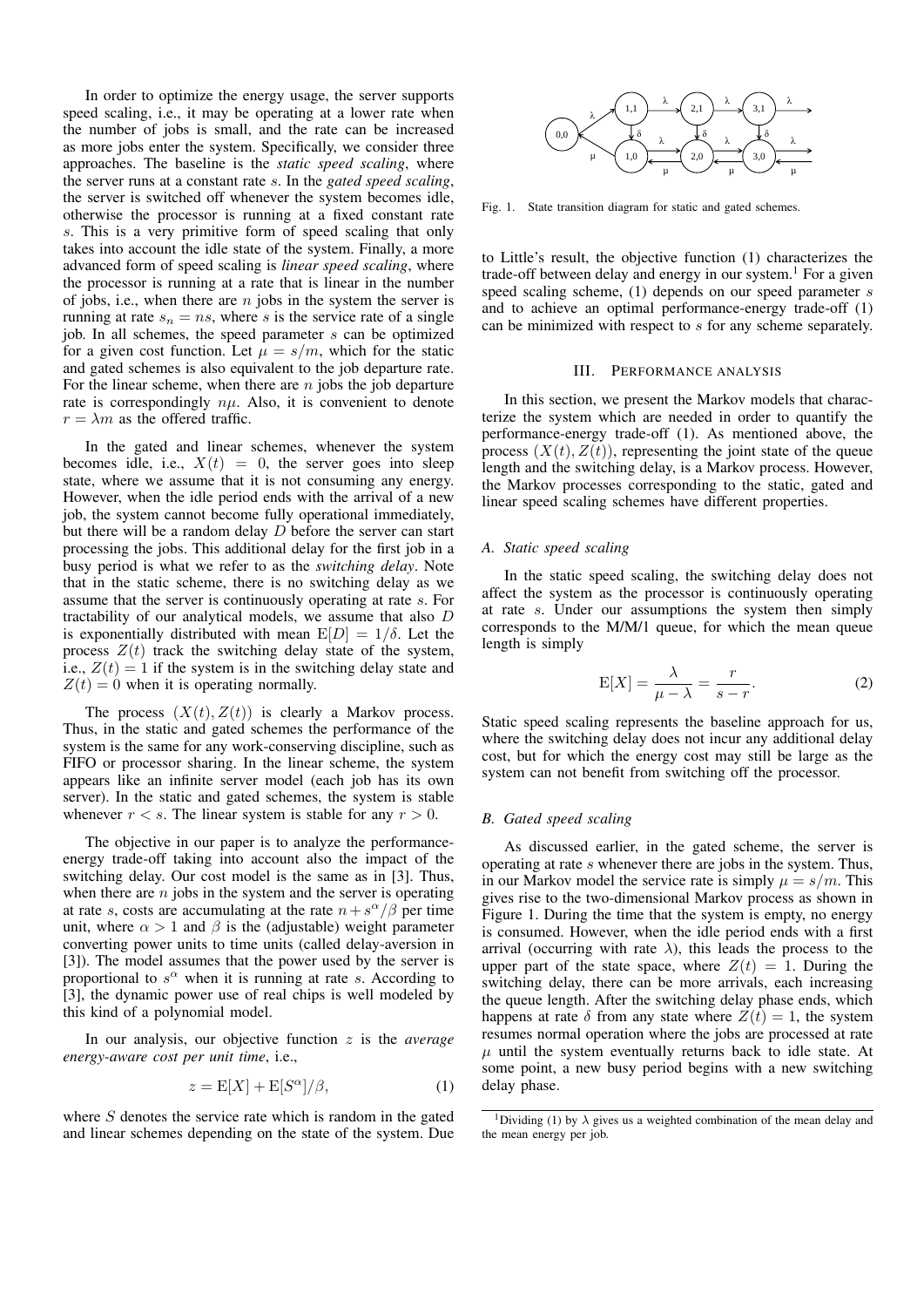Denote by  $\pi_{i,j}$  the equilibrium distribution of the process,  $i = 0, 1, 2, \dots$ ,  $\tilde{j} = 0, 1$ . According to the global balance equations, for the state  $(0,0)$ , we have

$$
\pi_{1,0}\mu = \pi_{0,0}\lambda.
$$

Correspondingly, for the states  $(i,1)$ ,  $i = 1, 2, \dots$ , we have

$$
\begin{cases}\n\pi_{0,0}\lambda &= \pi_{1,1}(\lambda + \delta), \\
\pi_{1,1}\lambda &= \pi_{2,1}(\lambda + \delta), \\
\vdots \\
\pi_{i-1,1}\lambda &= \pi_{i,1}(\lambda + \delta).\n\end{cases}
$$

By solving the above, we obtain

$$
\pi_{i,1} = \left(\frac{\lambda}{\lambda + \delta}\right)^i \pi_{0,0}, \quad i = 1, 2, ... \tag{3}
$$

For state  $(1,0)$ , the global balance equation is

$$
\pi_{1,1}\delta + \pi_{2,0}\mu = \pi_{1,0}(\lambda + \mu),
$$

and for states  $(i,0)$ , it reads as

$$
\pi_{i,1}\delta + \pi_{i+1,0}\mu + \pi_{i-1,0}\lambda = \pi_{i,0}(\lambda + \mu), \quad i = 2,3,...
$$

In addition, the normalization condition yields

$$
\pi_{0,0} + \sum_{i=1}^{\infty} (\pi_{i,0} + \pi_{i,1}) = 1.
$$

It turns out that the equilibrium distribution can be solved explicitly. First we obtain

$$
\pi_{0,0} = \frac{\delta}{\lambda + \delta} \left( 1 - \frac{\lambda}{\mu} \right),\,
$$

and using this, we can express  $\pi_{i,0}$  and  $\pi_{i,1}$  as

$$
\pi_{i,1} = \frac{\delta(\mu - \lambda)}{\mu} \frac{\lambda^{i}}{(\lambda + \delta)^{i+1}},
$$
  

$$
\pi_{i,0} = \frac{\delta(\lambda - \mu)}{\mu(\delta + \lambda - \mu)} \left( \left( \frac{\lambda}{\lambda + \delta} \right)^{i} - \left( \frac{\lambda}{\mu} \right)^{i} \right),
$$

for  $i = 1, \dots$  With some algebraic manipulations, the mean queue length  $E[X]$  has an explicit solution that equals

$$
E[X] = \frac{\lambda}{\mu - \lambda} + \frac{\lambda}{\delta} = \frac{r}{s - r} + \frac{r}{m\delta}.
$$
 (4)

From the result above, we observe that the mean queue length of the system consists of two parts,  $\lambda/(\mu - \lambda)$  and  $\lambda/\delta$ . The first part,  $\lambda/(\mu - \lambda)$ , equals the mean queue length of the M/M/1 system without switching delay. The second part,  $\lambda/\delta$ , is the mean number of arrivals during the switching delay. Thus, the impacts of the service time and the switching delay on the mean queue length are separated (which is a well-known result, see, e.g., [7]).



Fig. 2. State transition diagram for the linear speed scaling system.

### *C. Linear speed scaling*

Next we consider the system with linear speed scaling. The behavior of the system is similar to that of the gated system in the previous section. The only difference is that when the system is not in the switching delay state, i.e.,  $Z(t) = 0$ , due to the linear speed scaling scheme the departure rate given that there are *n* jobs in the system equals  $n\mu$ . This is illustrated in Figure 2. Thus, the system resembles an  $M/M/\infty$  queue.

To solve the equilibrium distribution we again apply the global balance equations. One can readily observe, compare Figures 1 and 2, that the balance equations for the states  $(0, 0)$ and  $(i, 1)$ ,  $i = 1, \ldots$ , are identical to the ones of the gated system in the previous section. Thus, also the steady state probabilities  $\pi_{i,1}$ ,  $i = 1, \ldots$ , have the same form as (3),

$$
\pi_{i,1} = \left(\frac{\lambda}{\lambda + \delta}\right)^i \pi_{0,0}, \quad i = 1, 2, \dots
$$

However, for state  $(1, 0)$ , the global balance equation is

$$
\pi_{1,1}\delta + \pi_{2,0}2\mu = \pi_{1,0}(\lambda + \mu),
$$

and for states  $(i,0)$ , we have

 $\pi_{i,1}\delta + \pi_{i+1,0}(i+1)\mu + \pi_{i-1,0}\lambda = \pi_{i,0}(\lambda + i\mu), \quad i = 2,3,...$ 

Also, recall that the global balance equation for state  $(0, 0)$ yields  $\pi_{1,0} = (\lambda/\mu)\pi_{0,0}$ .

By successively evaluating the global balance equations for higher values of  $i$ , we deduce that

$$
\pi_{i,0} = \frac{\lambda^{i-1} \left( \sum_{n=0}^{i-1} (\lambda + \delta)^{i-1-n} \mu^n n! \right)}{i! (\lambda + \delta)^{i-1} \mu^{i-1}} \pi_{1,0}
$$
\n
$$
= \sum_{n=0}^{i-1} \frac{n!}{i!} \left( \frac{\lambda}{\mu} \right)^{i-n} \left( \frac{\lambda}{\lambda + \delta} \right)^n \pi_{0,0}.
$$
\n(5)

The normalization condition can be expressed as

$$
\pi_{0,0} + \sum_{i=1}^{\infty} (\pi_{i,0} + \pi_{i,1}) = 1.
$$

By substituting  $\pi_{i,0}$  and  $\pi_{i,1}$  to the normalization condition, we finally obtain

$$
\pi_{0,0} = \left(1 + \frac{\lambda}{\delta} + \sum_{i=1}^{\infty} \sum_{n=0}^{i-1} \frac{n!}{i!} \left(\frac{\lambda}{\mu}\right)^{i-n} \left(\frac{\lambda}{\lambda + \delta}\right)^n\right)^{-1}.\tag{6}
$$

Even though the equilibrium distribution has an explicit form, the mean queue length  $E[X]$  can only be numerically evaluated by truncation from

$$
E[X] = \sum_{i=0}^{\infty} i \cdot (\pi_{i,0} + \pi_{i,1}).
$$
 (7)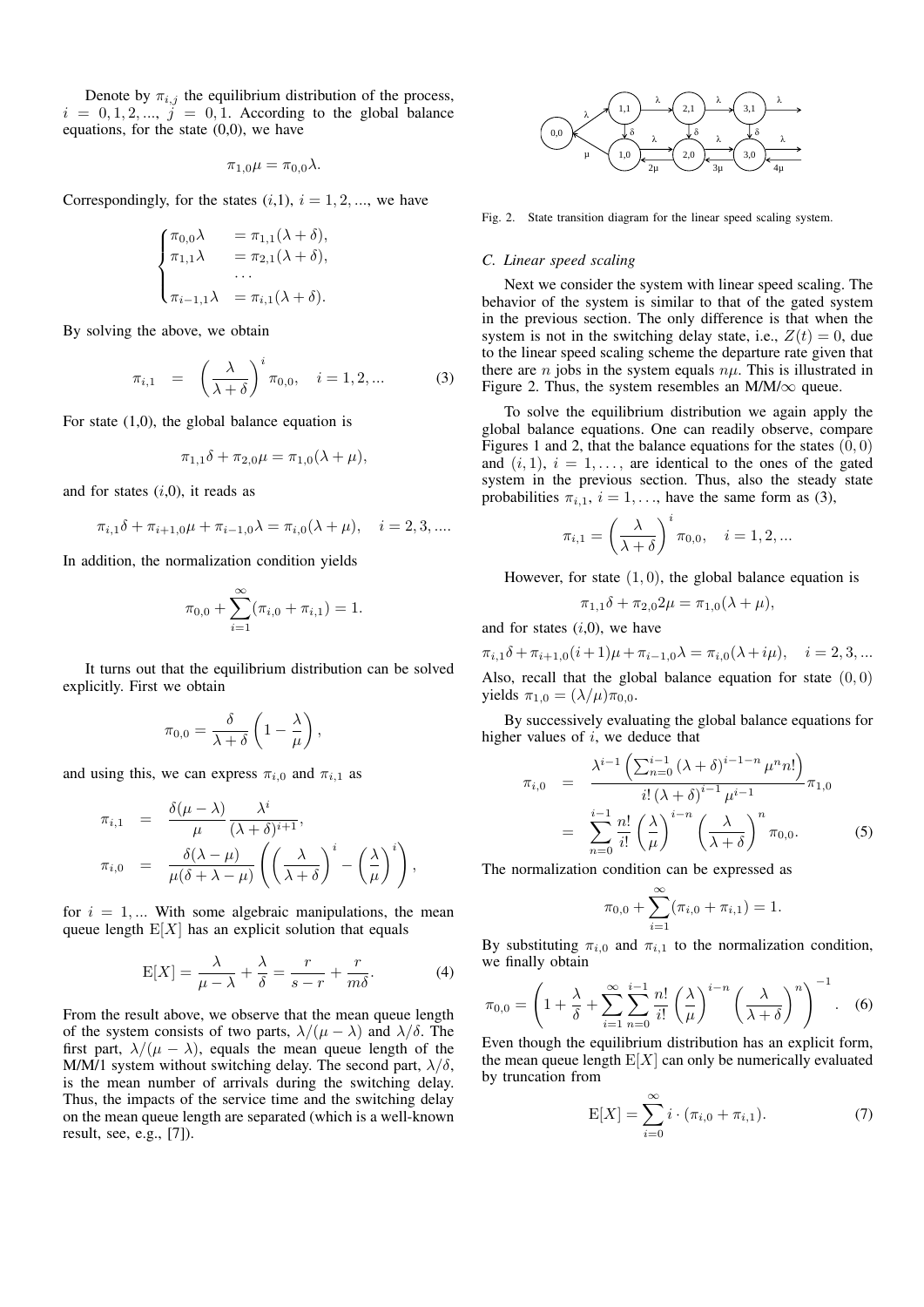## IV. ENERGY-AWARE DELAY OPTIMIZATION

In this section, we derive the optimization problems corresponding to the three different speed scaling schemes. In each case, to optimize the performance-energy trade-off (1) we have a separate non-linear optimization problem over our speed parameter s.

# *A. Static speed scaling*

In the static scheme, the mean number of jobs is simply  $E[X] = r/(s - r)$ , see (2) and the average energy-aware cost per unit time in the static system is

$$
z_{static}(s) = \mathbb{E}[X] + \frac{s^{\alpha}}{\beta} = \frac{r}{s-r} + \frac{s^{\alpha}}{\beta}.
$$
 (8)

The equation  $(8)$  can be minimized with respect to s. It is easy to see that the function has a unique minimum when  $s > r$ . However, the optimization can not be done explicitly and needs to solved numerically. The optimal value of (8) is denoted by  $z_{\text{static}}^*$ .

# *B. Gated speed scaling*

In the gated scheme, the system consumes energy only when there are jobs in the system and the system is not in the switching delay state.<sup>2</sup> Thus, the objective function in the gated scheme is given by

$$
z_{gated}(s) = \mathbf{E}[X] + \frac{s^{\alpha}}{\beta} \mathbf{P}\{X > 0, Z = 0\}.
$$

The probability  $P{X > 0, Z = 0}$  can be readily obtained from the explicit expressions in Section III-B for the equilibrium distribution

$$
P\{X > 0, Z = 0\} = 1 - \sum_{i=0}^{\infty} \pi_{i,1} = \lambda/\mu.
$$

Combining this with (4), the objective function becomes

$$
z_{\text{gated}}(s) = \frac{\lambda}{\mu - \lambda} + \frac{\lambda}{\delta} + \frac{\lambda}{\mu} \frac{s^{\alpha}}{\beta}
$$
  
= 
$$
\frac{r}{s - r} + \frac{r}{m\delta} + r \frac{s^{\alpha - 1}}{\beta}.
$$
 (9)

Again the mean energy-aware cost rate (9) has a unique minimum with respect to s when  $s > r$ . In the case where  $\alpha = 2$ , the solution can be obtained explicitly. The optimal value is achieved with  $s = r + \sqrt{\beta}$  and the optimal value of the performance-energy trade-off (9) is

$$
z_{\text{gated}}^* = \frac{r^2}{\beta} + \frac{2r}{\sqrt{\beta}} + \frac{r}{m\delta}.
$$

We note that the optimal speed  $s = r + \sqrt{\beta}$  is the same as in the gated system without switching delay (see, e.g., [3]), which is clearly due to the separation property discussed in Section III-B. Also, this optimal solution for the speed in the gated scheme is always greater than the corresponding optimal speed in the static system.

# *C. Linear speed scaling*

As mentioned earlier, in the linear system, the server speed is proportional to the queue length, which means  $s_n = ns$ when there are  $n$  jobs in the system. Similarly to the gated system, no energy is consumed when the system is idle or in the switching delay state. Thus, the mean energy-aware cost per unit time can be written as

$$
z_{\text{linear}}(s) = \mathbf{E}[X] + \frac{s^{\alpha} \mathbf{E}[1_{\{X>0,Z=0\}} X^{\alpha}]}{\beta}, \quad (10)
$$

where  $E[X]$  is given by (7) and  $E[1_{\{X>0,Z=0\}}X^{\alpha}]$  is obtained from

$$
E[1_{\{X>0,Z=0\}}X^{\alpha}] = \sum_{i=1}^{\infty} i^{\alpha} \pi_{i,0}.
$$

The quantities  $E[X]$  and  $E[1_{\{X>0,Z=0\}}X^{\alpha}]$  are functions of the speed parameter s and again the energy-aware cost rate (10) can be optimized with respect to it. Although not perhaps easy to show rigorously, it is intuitively clear that also in the linear system there is a well-defined unique minimum for s (since E[X] is monotonously decreasing with s,  $E[X] = \infty$ when  $s = 0$  and  $s^{\alpha} \mathbb{E}[1_{\{X>0,Z=0\}} X^{\alpha}]$  is monotonously increasing). The minimization can be performed numerically to obtain the optimal value  $z_{\text{linear}}^*$  for (10). In the numerical results, we refer to the above as the *optimized linear scheme*.

Finally we note that, as given in [3], without any switching delay and assuming  $\alpha = 2$ , the optimal value for s in the linear system is  $s = \sqrt{\beta}$  resulting in the mean energy-aware cost rate

$$
\frac{r^2}{\beta}+\frac{2r}{\sqrt{\beta}},
$$

which is exactly the same as that of the optimal gated system. Thus, without switching delay and for  $\alpha = 2$ , the optimal linear system and the optimal gated system perform equally. In this case, as noted in Section I, even the optimal dynamic speed scaling does not perform much better.

However, even in the case with switching delay, setting  $\sqrt{2}$  $s = \sqrt{\beta}$  may perform reasonably. This has the advantage that the scheme does not assume any a priori knowledge of the traffic statistics and is robust in this sense. In the numerical examples, we also consider such a scheme and we refer to it as the *robust linear scheme*.

#### *D. Generalized model for the switching delay*

In the above formulations, the switching delay was considered as an independent parameter from the other parameters of the system. However, it is also possible in our modeling approach to generalize this so that the mean switching delay is still exponentially distributed but the mean value can depend in an arbitrary way on the speed of the processor s. In the optimization formulations for the gated (9) and linear (10) systems, this simply means that the parameter  $\delta$  is replaced by a function depending on s, say  $\delta(s)$ . For example, it can be reasonable to consider a situation where the mean switching delay  $1/\delta(s)$  is linearly proportional to the processing speed s, i.e.,  $\delta(s) = c/s$ , where c is an appropriate scaling constant.

<sup>&</sup>lt;sup>2</sup>This is an optimistic assumption from the gated system point of view. The other extreme is to assume that the energy consumption is at its maximum in the switching delay phase, see, e.g., [9].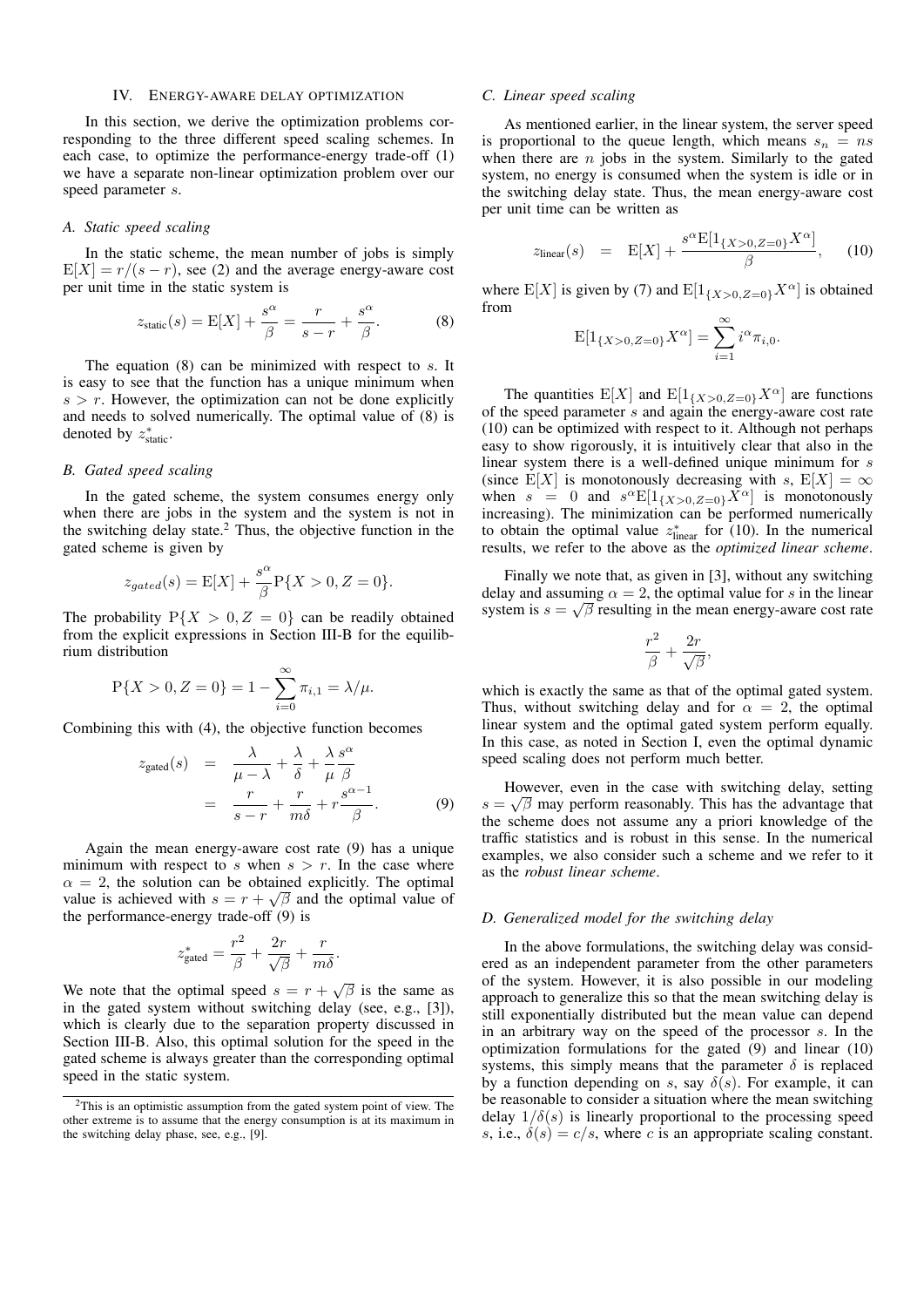

Fig. 3. Gain from the dynamic speed scaling schemes for different delayaversions  $\beta$  in a system without any switching delay.

## V. NUMERICAL RESULTS

We consider two ways to model the effect of the switching delay. In the first case, we assume that the mean switching delay is a completely external parameter, independent of everything. For the other case, the mean switching delay is assumed to be linearly proportional to the server rate parameter s, which models that the higher the processing rate of the server the longer the switching delay. For all our numerical studies, we assume that  $m = 1$  and  $\alpha = 2$ . As in [3],  $\alpha = 2$  is used to provide insight and allows us to compare the results.

However, to make a comparison with earlier results, we start with the system without any switching delay. The results are illustrated in Figure 3, where we have plotted the ratio  $z_{\text{gated}}^*/z_{\text{static}}^*$  between the mean energy-aware costs in the optimal static and the optimal gated system as a function of the offered load r for different delay-aversions  $\beta$ . As mentioned in the previous section, there is no difference in the mean energy-aware costs between the optimal gated scheme and the optimal linear scheme in this case. Thus, the curves in the figure represent, as well, the ratio  $z_{\text{linear}}^* / z_{\text{static}}^*$ . As can be seen from the figure, dynamic speed scaling reduces the mean energy-aware cost most with light load, but with heavy load, when the system is idle only rarely, the gain disappears as the ratio approaches 1. On the other hand, we see that the gain is improving with higher values of delay-aversion  $\beta$ , i.e., when the performance part has higher relative weight. Still, with any traffic load and for any  $\beta$ , the dynamic speed scaling schemes perform consistently better than the optimal static scheme when there is no switching delay.

Next we consider the case where the mean switching delay is positive and independent of everything else. The results for two different mean switching delay values,  $E[D] = 1/\delta =$ 1, 10, are illustrated in Figure 4, where we have plotted the ratios  $z_{\text{gated}}^* / z_{\text{static}}^*$  and  $z_{\text{linear}}^* / z_{\text{static}}^*$ , which are now separate, as a function of the offered load  $r$  for different delay-aversions β. As can be seen from the figure, the ratios  $z_{\text{gated}}^*/z_{\text{static}}^*$  and  $z_{\text{linear}}^* / z_{\text{static}}^*$  are larger with switching delay  $d = 10$  than that with  $d = 1$ . The performance of the linear scheme is always better than that for the gated scheme. With the same value of d, the ratios increase as the delay-aversion  $\beta$  increases. For the system with switching delay  $d = 10$ , the ratios are almost always larger than 1, which means that the performance of dynamic speed scaling schemes is not good with long switching delay regardless of the traffic load. When  $d = 1$ 



Fig. 4. Gain from the dynamic speed scaling schemes for different delayaversions β in a system with an independent mean switching delay  $E[D] =$ d, where  $d = 1, 10$ . Yellow curve:  $z_{\text{gated}}^* / z_{\text{static}}^*$  for  $d = 10$ . Green curve:  $z_{\text{linear}}^* / z_{\text{static}}^*$  for  $d = 1$ . Red curve:  $z_{\text{linear}}^* / z_{\text{static}}^*$  for  $d = 1$ .

and  $\beta = 0.1$  the dynamic schemes are consistently better than the static scheme. However, for  $\beta = 1$ , when the traffic load is light, the ratios are less than 1 (dynamic schemes are better), but when  $\beta = 10$ , the ratios are larger than 1 even when the traffic load is light (static scheme is better). The optimal speed of the static scheme,  $s_{\text{static}}^*$  satisfies  $r < s_{\text{static}}^* < r + \sqrt{\beta}$ . Thus, as r grows the ratio of the speed in the optimized gated and static schemes approaches 1, implying that the ratio of the costs  $z_{\text{gated}}^{*}/z_{\text{static}}^{*}$  approaches 1. However, for the linear scheme this may not hold.

Finally we consider the case where the mean switching delay is positive and proportional to speed s,  $E[D] = s/c$ , where we have assumed that  $c = 1$ . In this case, we also experiment with the robust linear scheme as introduced in Section IV.C and the corresponding performance of the scheme